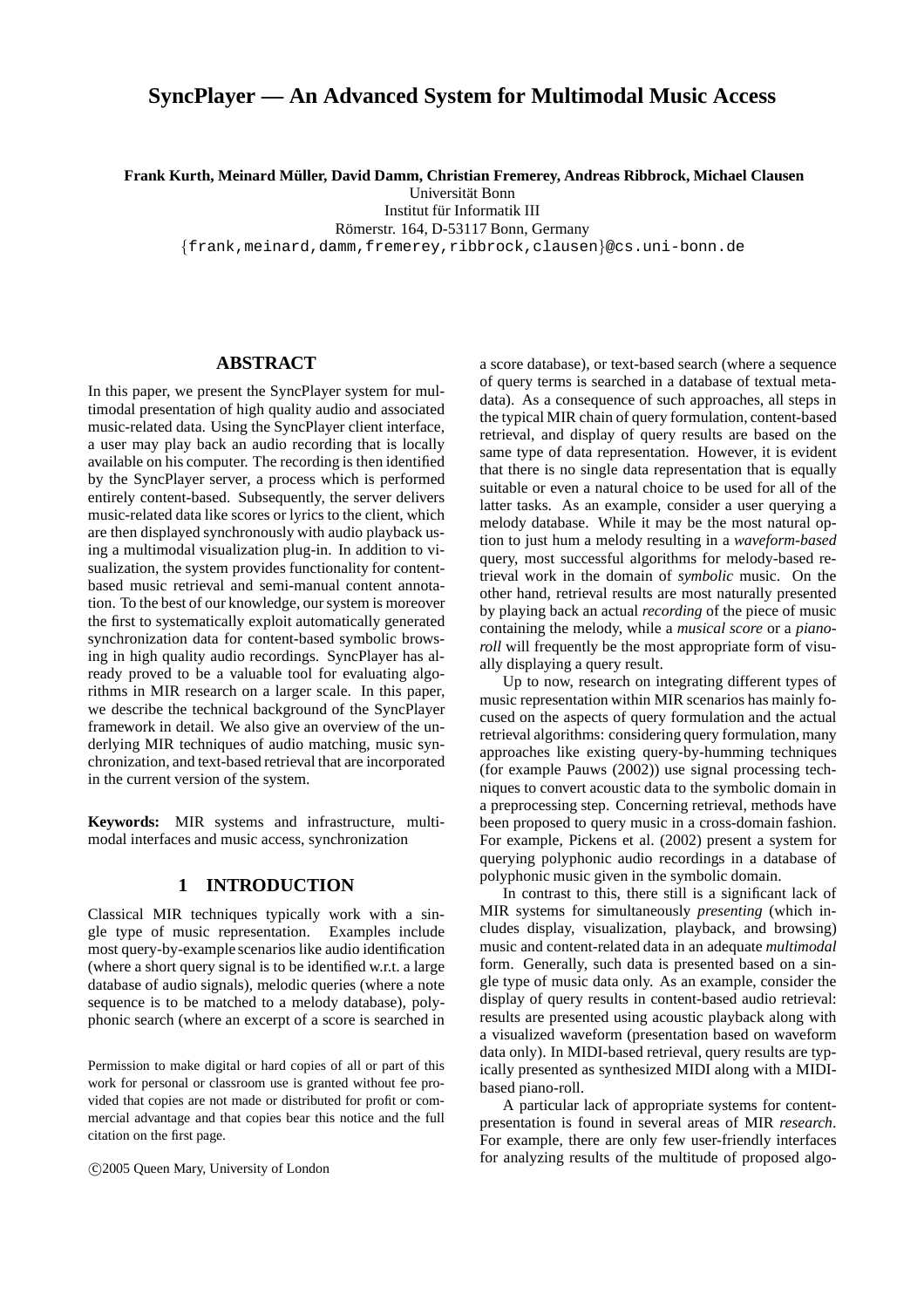rithms for automatic music annotation such as score-toaudio synchronization (see below).

As a first step towards a proper multimodal presentation of music and content-related data, we recently proposed a prototypic client-server based system for synchronized playback and display of acoustic recordings together with content-related metadata (see Kurth et al. (2004)). The system's capabilities were demonstrated in a karaoke-like scenario where the displayed data consists of lyrics information. In contrast to other systems such as a similar system by Philocode  $LLC<sup>1</sup>$ , which is available as a plug-in to various audio players (e.g., WinAmp or iTunes), SyncPlayer identifies a selected musical recording and a playback position therein entirely content-based. Hence it does not rely on the availability of further metadata such as ID3 tags.

In the present paper, we describe how the SyncPlayer framework has been redesigned to constitute an integrated MIR system incorporating functionality for multimodal display of symbolic data, content-based querying and semi-manual content annotation. To achieve this, we suitably adapt and combine recent techniques from audio identification (Clausen and Kurth (2004)), music synchronization (Müller et al. (2004)), and text retrieval. To the best of our knowledge, our system is the first to systematically exploit *automatically generated* synchronization data for content-based symbolic browsing in high quality audio recordings.

The main contributions of our system are summarized as follows:

- We propose an *integrated system* for symbolic (including textual) music searching and browsing with acoustic audio playback based on high quality recordings of the selected pieces of music.
- Our novel MultiVis (Multimodal Visualization) plugin offers functionality for output as well as a *pianoroll-like interface for visualization and MIDI-based browsing*. This interface turns out to be a valuable tool for larger scale evaluation of research results in the domain of music synchronization.
- The newly developed *query engine* allows for textual search in a lyrics database, a ranked representation of query results, and playback of the exact positions of all matches. Our query engine is generic in that it is extensible to musical content-based search (for example, melody-based queries).
- An extended version of our Sync File Maker plug-in allows for *semi-manual annotation of lyrics* (or general textual) metadata to audio recordings. This functionality is supported by means of signal processing techniques for "slow-motion playback" of the underlying audio recording. By offering additional functionality for feature extraction, the plug-in can be used to extend and maintain the underlying audio database.
- The SyncPlayer framework is based on a *flexible*



Figure 1: Overview of the SyncPlayer system architecture

# *client-server architecture*, which makes it suitable for arbitrarily distributed environments.

Our paper is organized as follows. In the next section we describe the SyncPlayer system, consider its modes of operation, and give a detailed account on the constituting software modules and their interaction. In the subsequent sections we summarize the audio identification and music synchronization techniques that are used in the SyncPlayer framework. Audio identification is considered in Section 3, where we give a suitable modeling for the type of identification problem relevant to the SyncPlayer scenario. Moreover, we sketch a novel fast index-based search algorithm, which is capable of dealing with very large data collections. Section 4 briefly discusses algorithms for music synchronization used in our system. We furthermore describe a new version of our annotation module for semi-manual text-to-PCM synchronization. In Section 5 we consider content-based music queries. We propose a novel query module which, in the current version of our system, allows for text-based querying and browsing. In the concluding Section 6, we give an overview of our ongoing work and propose some problems for future research.

# **2 SYNCPLAYER SYSTEM**

In this section we describe the SyncPlayer system in detail. After giving an overview of the basic operation mode, we describe the architecture of the software system. We give a detailed account on the client-server based framework and the plug-in modules used for playback, visualization, annotation, and querying. We also describe an administration tool for creating and updating the audio index, which is used for the audio identification task.

<sup>1</sup> http://www.philocode.com/minilyrics/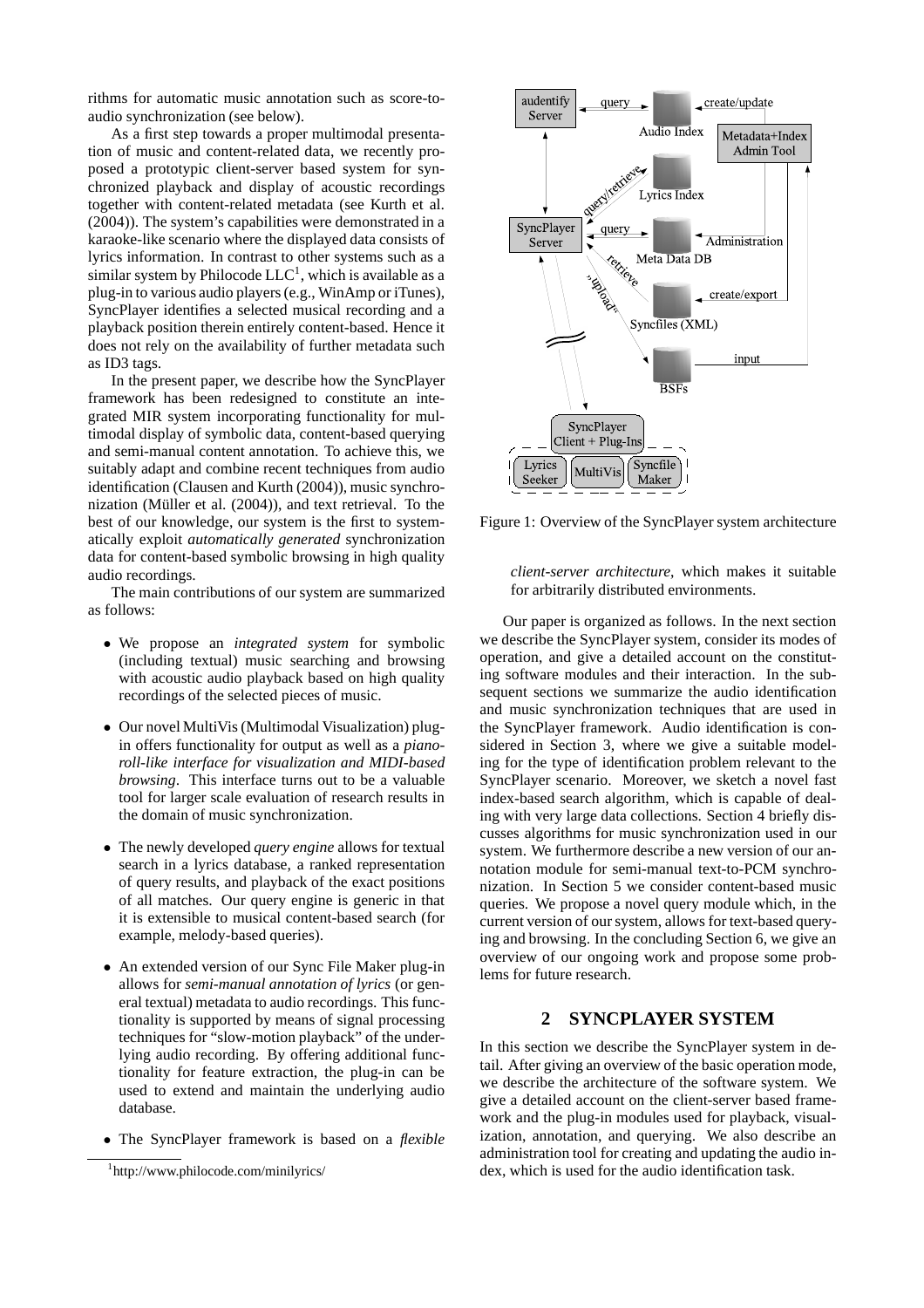

Figure 2: SyncPlayer client interface (left) together with two instances of the MultiVis plug-in, one displaying lyrics metadata, the other showing piano-roll data of an audio recording.

## **2.1 Basic Mode of Operation**

Upon starting the SyncPlayer client application, the user selects an audio file from his local music collection, and acoustic playback starts automatically. Currently, MP3 and WAV audio are supported. At any time before or during playback, the user may launch any of the supplied plug-in modules. The different plug-ins offer functionality for visualization, semi-automatic annotation, and querying. The regular operation mode uses the Multi-Vis plug-in, which provides functionality for visualizing audio-related information *synchronously to acoustic playback*. Currently, two types of visualization are supported, one displaying textual information (e.g., lyrics or commentaries) in a karaoke-like fashion, the other giving a piano-roll representation of the musical notes occurring in the audio recording. The current playback position is indicated in both types of visualization by highlighting corresponding text and note positions, respectively. Available types of visualization (lyrics or piano-roll) are displayed in the track selection box of the MultiVis plug-in and may be subsequently chosen by the user. Depending on the musical contents and existing metadata for the selected audio recording, different types of visualizations (e.g., lyrics only, piano-roll only, both lyrics and pianoroll, multiple lyrics tracks) may be available. Note that an arbitrary number of MultiVis plug-ins may be launched simultaneously, each operating in an independently selectable visualization mode. Figure 2 shows the Sync-Player client application and two instances of the Multi-Vis plug-in for an audio recording with available lyrics and piano-roll metadata. During playback, the piano-roll moves, while a locator is positioned on the current notes. All notes are highlighted at the point of their onset. Past and future notes are displayed in different colors.

### **2.2 General System Architecture**

The SyncPlayer framework consists of several software components, which are summarized as follows:

- The user operates the *client application*, which performs acoustic playback and plug-in operation (visualization, annotation, querying).
- A remote computer system runs the *server application*, which is used for identifying the audio recordings the user selects. Furthermore, the server system is used for retrieving metadata related to the identified recordings such as lyrics or musical notes, which are then used by the client-side visualization plugins.
- A server-side *administration system* is used to create and maintain an index used for audio identification as well as for the various types of metadata.

The framework uses different types of music-related data:

- A *local collection of audio recordings*, which are selectable for playback.
- A (possibly large) *database of audio recordings* stored on a server. This collection is used in a preprocessing step for creating an audio index.
- This *audio index* is permanently accessible by the server and is used for fast audio identification
- The global metadata (e.g., title, artist, album, etc.) for the pieces contained in the audio database are stored in a *metadata table*, which is accessible by the server application.
- The content-related metadata (lyrics, piano-roll data, etc.) for the database items are stored in multi-track *Sync Files* (one Sync File for each audio recording; a Sync File may contain multiple tracks, each containing different metadata). There are two Sync File formats: *Binary Sync Files* (BSFs) are generated during the synchronization step (cf. Section 4). They store content-related metadata along with synchronization information (i.e., data relating actual time positions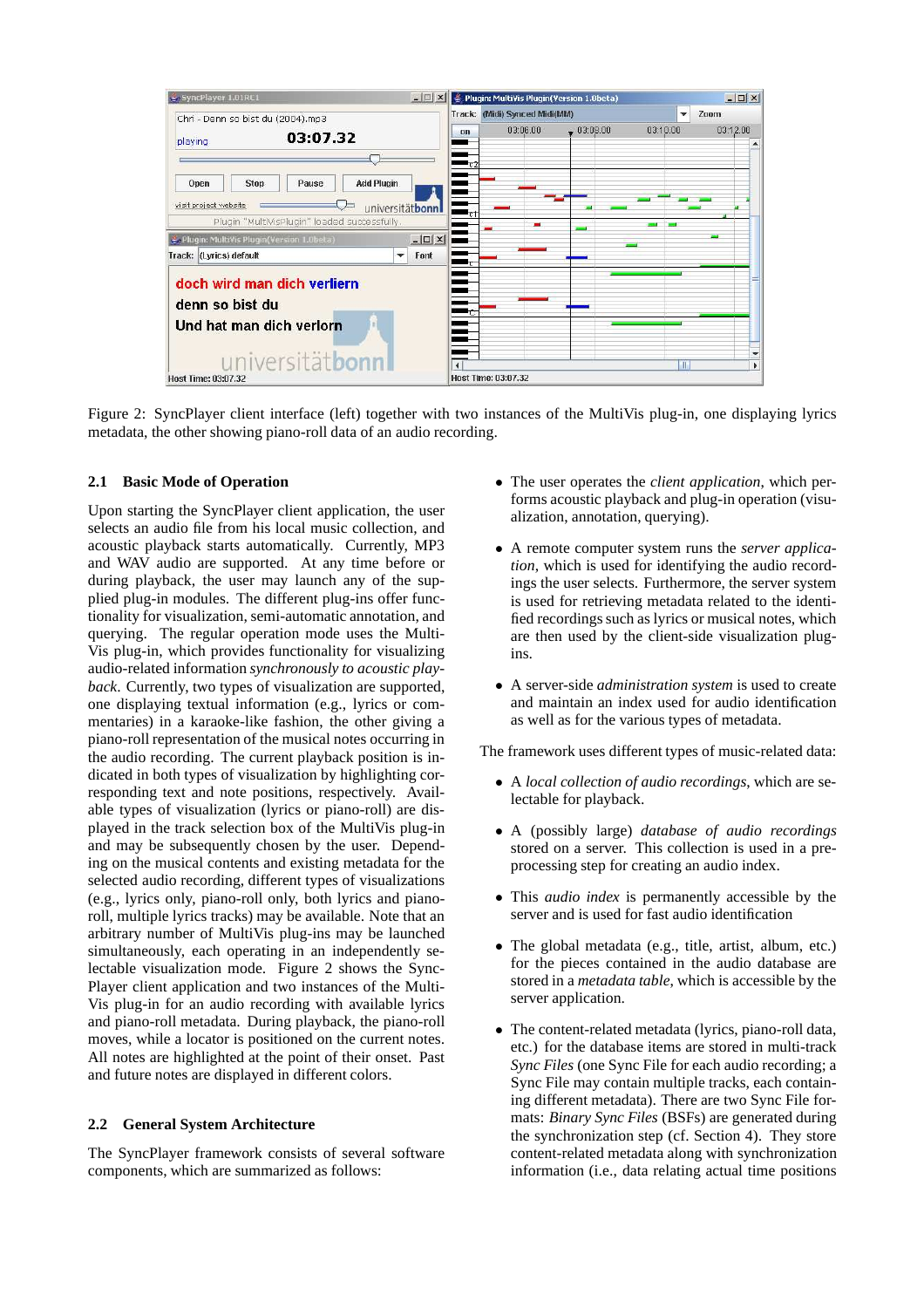to chunks of metadata) as well as audio feature data used for creating the audio index. *Textual (XMLbased) Sync Files* contain content-related metadata along with synchronization information in a humanreadable format.

Figure 1 gives an overview of the SyncPlayer system architecture. In the following subsections, interaction of the system components is illustrated in more detail.

### **2.3 Client System**

When the user selects an audio recording and launches the MultiVis plug-in, SyncPlayer automatically tries to identify both the audio recording and the current playback position within the audio recording. The identification is performed content-based, i.e., based on the PCM waveform, making it independent of the availability of metadata (such as ID3 tags) or specific data formats. Moreover, the identification method as described in Section 3 is robust against signal distortions, lossy compression, and cropping. For audio identification, the client system first performs a feature extraction step. The features are then transmitted to the server system, which performs the actual identification. Note that the feature-based approach saves both bandwidth and helps preventing legal problems, which could result if parts of original audio recordings were transmitted from client to server. Upon successful identification, the client system is enabled to retrieve content-related metadata from the server.

Most of the client system is implemented in Java. As feature extraction generally is a time-critical task, it has been implemented in a C++-based module. This module is then accessed using the Java Native Interface (JNI) technology. Client-server communication is performed using Java's Remote Method Invocation (RMI) framework. Within this framework, the client communicates with the server using an interface of predefined functions. As a particular benefit of RMI, network communication is almost transparent. Hence, client and server may be located at virtually any point of the network (even on the same computer system) without requiring major changes in Sync-Player's system configuration.

# **2.4 Server System**

The SyncPlayer server consists of a scheduler component and a module for audio identification (the audentify server), which is also accessed using the Java RMI framework. When receiving a request for audio identification, the scheduler directs the request to the audentify server, which in turn performs audio identification by querying the audio index using fast search algorithms as described in Section 3. Similar to feature extraction, the actual index search is implemented in C++. Upon successful identification, audentify returns a unique file ID, which is subsequently used by the scheduler to retrieve the content-related data. For this, the scheduler first retrieves global metadata from the metadata table stored in a MySQL database. In particular, the metadata table contains references to existing Sync Files.

### **2.5 Plug-In Modules**

Subsequently, any of the running plug-ins may request the global as well as content-related metadata stored in the retrieved Sync Files. Global metadata consists of the number of different tracks stored in a particular Sync File as well as content identificators (currently, lyrics and MIDI are supported). Access to the Sync Files is possible by requesting the server to deliver all metadata available for a certain time interval  $[s, e]$ . In the current version of our system, time stamps may be specified in milliseconds. The server returns a sorted list of metadata events consisting of pairs  $(t, d)$  where  $t, s \leq t \leq e$ , is a time stamp and d is some context-based metadata related to the time stamp t. Note that although such metadata might as well be given in sample precision, technical reasons such as different sampling rates and different feature extraction methods suggest to use milliseconds as a common basis for specifying time stamps.

Currently, three types of plug-ins are supported: in addition to the MultiVis plug-in, the Sync File Maker plug-in can be used for semi-manual text-to-audio synchronization, feature extraction, and Sync File creation (see Section 4 for details). Furthermore, the Lyrics Seeker plug-in provides text-based search in lyrics data (see Section 5).

### **2.6 The Index Admin Tool**

The Index Admin Tool is a server-side Java application that is used to organize existing Binary Sync Files, metadata and audio recordings. It can be used to define groups containing arbitrary subsets of Binary Sync Files and generate both textual Sync Files as well as audio indexes from those groups. For audio identification, the audentify server uses the particular audio index that has been configured in the Index Admin Tool. Exported textual Sync Files are used by the SyncPlayer server to deliver contentrelated metadata to the client application.

# **3 AUDIO IDENTIFICATION**

When the user starts playback of a specific audio recording and launches a visualization plug-in, the recording has to be identified before the retrieval of content-related data is possible. In order to avoid noticeable delays in displaying these data, identification has to be perfomed very efficiently. Furthermore, as audio recordings are available in different qualities or may have been edited prior to playback, identification should be robust against basic signal processing operations such as resampling, lossy compression, cropping, or equalization.

In the last five years, several powerful audio identification methods have been proposed such as described by Allamanche et al. (2001); Wang (2003); Clausen and Kurth (2004). We refer to the survey paper Cano et al. (2002) for a more detailed overview of existing methodologies.

In this section we first describe how we extend the identification technique of Clausen and Kurth (2004) to be suitable for the SyncPlayer framework. Then, we look at the more general scenario of audio matching and outline how future developments might allow identification of a musical work regardless of the specific interpretation.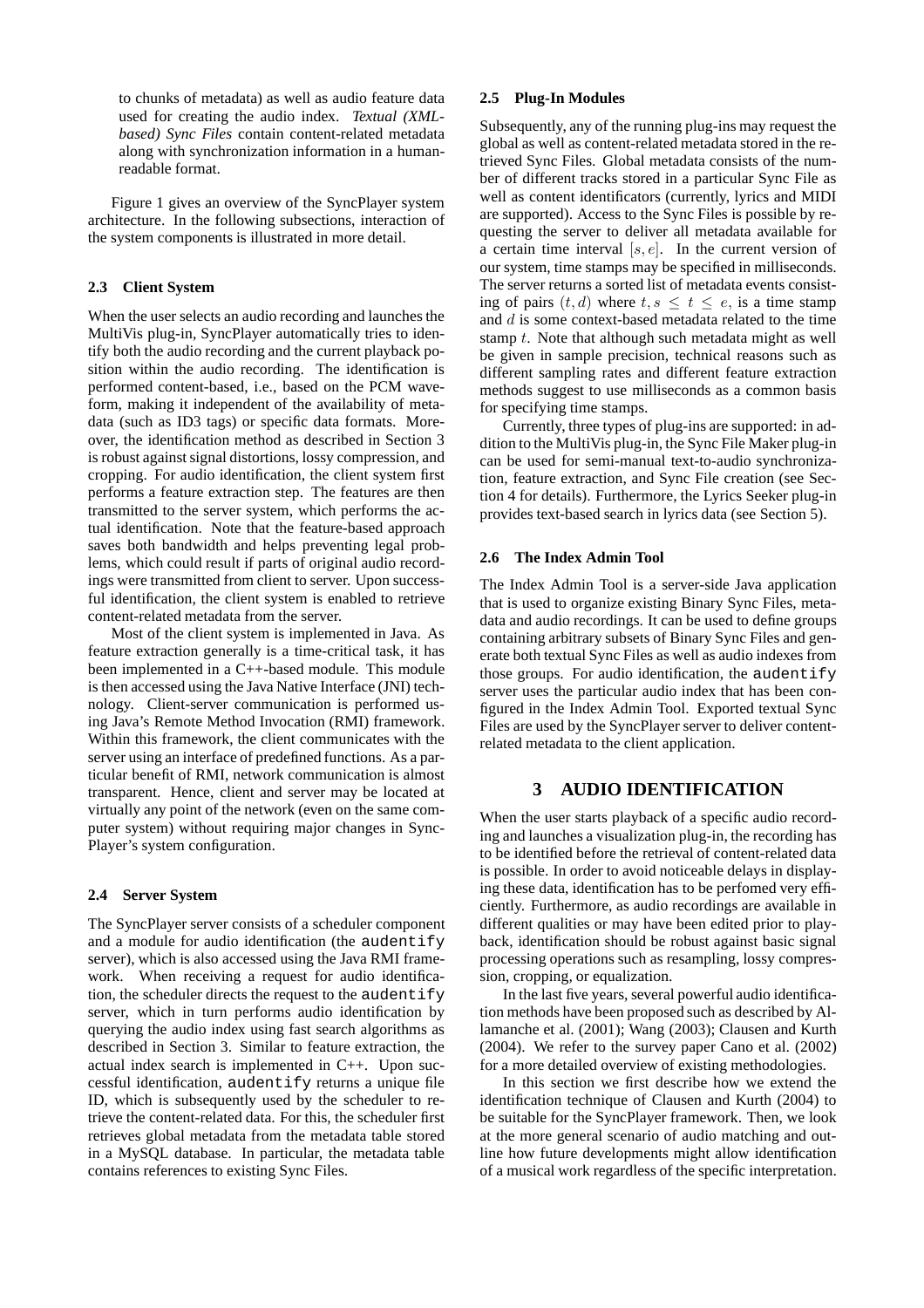

Figure 3: Voting matrix used for fast fault tolerant audio identification. The prominent peaks indicate two matches.

### **3.1 Identification Algorithm**

Assume that a database of  $N$  audio recordings is represented as a sequence  $\mathcal{D} = (x_1, \dots, x_N)$  of finite energy signals  $x_i, 1 \leq i \leq N$ . From those signals, a compact audio index is constructed in a preprocessing step. For this, each signal is processed by a feature extractor  $F$ , which transforms a signal  $x_i$  to a feature document  $F[x_i]$ . The feature document  $F[x_i]$  is composed of features  $[t, j]$ , each consisting of a feature class  $j$  and a time stamp  $t$ , indicating where the feature occurs within the signal. For what follows, we assume that  $F$  first transforms a signal  $x_i$  using a short time Fourier transform (STFT), resulting in a 2D time-frequency representation  $\hat{x_i}$ . Let  $(f_1, \ldots, f_K)$  denote a sequence of K pitch classes. Then, for each local maximum of  $|\hat{x}_i|$  at time position t and pitch  $f_j$ , a feature  $[t, j]$  is added to  $F[x_i]$ . Applying feature extraction to all audio signals, we obtain a collection  $F[\mathcal{D}] = (F[x_1], \ldots, F[x_N])$  of feature signals. Note that the latter construction just sketches the idea of our eventdriven approach to feature extraction. For details, we refer to Clausen and Kurth (2004).

The audio index is then constructed by suitably adapting inverted file indexing. In particular, for each feature class  $j$ , we create an inverted file

$$
H_{F[\mathcal{D}]}(j) := \{(t, i) \mid [t, j] \in F[x_i]\}
$$

consisting of all pairs  $(t, i)$  such that a feature of class j occurs at position  $t$  within the *i*th audio signal, i.e.,  $[t, j] \in F[x_i]$ . In this setting, audio identification is a simple task: consider a short audio signal  $q$ , e.g., an excerpt of a recording that the user selects for playback. Applying feature extraction, we obtain a feature query  $F[q]$ . Then one easily shows that an intersection

$$
H_{F[\mathcal{D}]}(F[q]) := \bigcap_{[t,j] \in F[q]} H_{F[\mathcal{D}]}(j) - t \tag{1}
$$

of suitably adjusted inverted files

$$
H_{F[\mathcal{D}]}(j) - t := \{ (\tau - t, i) \mid (\tau, j) \in H_{F[\mathcal{D}]}(j) \}
$$

returns a set  $H_{F[D]}(F[q])$  of pairs  $(t, i)$ , each corresponding to an occurence of the t-shifted query features  $F[q]$ within the ith document. It turns out that for suitably sized queries  $q$  of only a few seconds of length, one may assume that each of those feature-based matches  $(t, i)$  identifies q as a specific segment of the audio signal  $x_i$ . For details, we again refer to Clausen and Kurth (2004).

To make audio identification robust to signal distortions, it is appropriate to allow a certain percentage  $p$  of feature mismatches. In terms of the query method presented in Eq. (1) this means we have to determine all pairs  $(\tau, i)$  contained in  $(100 - p)$  percent of the intersected lists  $H_{F[D]}(j) - t$ . Instead of using a previously proposed dynamic programming approach (Clausen and Kurth (2004)), which may be too inefficient for solving this time-critical task for very large data sets, we propose a novel fast search technique based on a variant of geometric hashing, see Wolfson and Rigoutsos (1997). The method is outlined as follows: assume  $T$  is the maximum first coordinate of an element occuring in any of the lists  $H_{F[D]}(j) - t$ . Further assume that all elements of those lists are positive (in practice, both conditions may easily be enforced in a preprocessing step). We then construct an integer array M of dimension  $T \times N$  that will be used in the subsequent voting scheme. In a second step, for each  $[t, j] \in F[q]$  we process the list  $H_{F[D]}(j) - t$ . For each  $(\tau, i)$  contained in that list, the entry  $(\tau, i)$  of matrix  $M$  is increased by one. After this step, each of those entries  $M[\tau, i]$  contains the amount of features of a t-shifted version of  $F[q]$  matching document  $F[x_i]$ . Fig. 3 shows an example of the voting matrix  $M$  with two prominent peaks indicating two matches.

To account for slight time-distortions of query  $q$  and original signal  $x_i$ , adjacent entries of  $M$  may be pooled in a postprocessing step. This essentially amounts to calculating sums  $M'[\tau, i] := \sum_{\ell=-\lambda}^{\lambda} M[\tau + \ell, i]$  for all positions  $\tau$ . After this, all entries of  $M'$  exceeding a certain threshold are identified as matches. Note that since internal memory for  $M$  may be allocated in advance and no further postprocessing is necessary, this procedure is very efficient. To achieve a further speed-up,  $M$  may be organized in a hierarchical manner: at a coarse level, one identifies (for example rectangular) regions of  $M$  containing only few votes, which are then rejected at an early stage. As detailed by Ribbrock (2005, to appear), the latter approach amounts in a considerable gain in efficiency as compared to previous approaches like Wang (2003).

### **3.2 Towards Audio Matching**

In the SyncPlayer scenario, audio identification in the above sense appears to be quite restrictive, particularly in the case of classical music. Because of the multitude of different available performances (and recordings) of one and the same piece of music, it is unrealistic to assume that a user owns the same version of a piece of music as is stored in the server's database. Hence, it will be of great interest to identify a piece of music regardless of the specific performance. We will call this problem *audio matching*. Müller et al. (2005) describe an approach to audio matching that works well for a broad class of Western music. The approach is based on using rough harmonic progressions, which is often sufficient for characterizing a piece of music. Although the latter approach to matching is still to be sped up by suitable indexing mechanisms, it should be feasible to integrate audio matching into future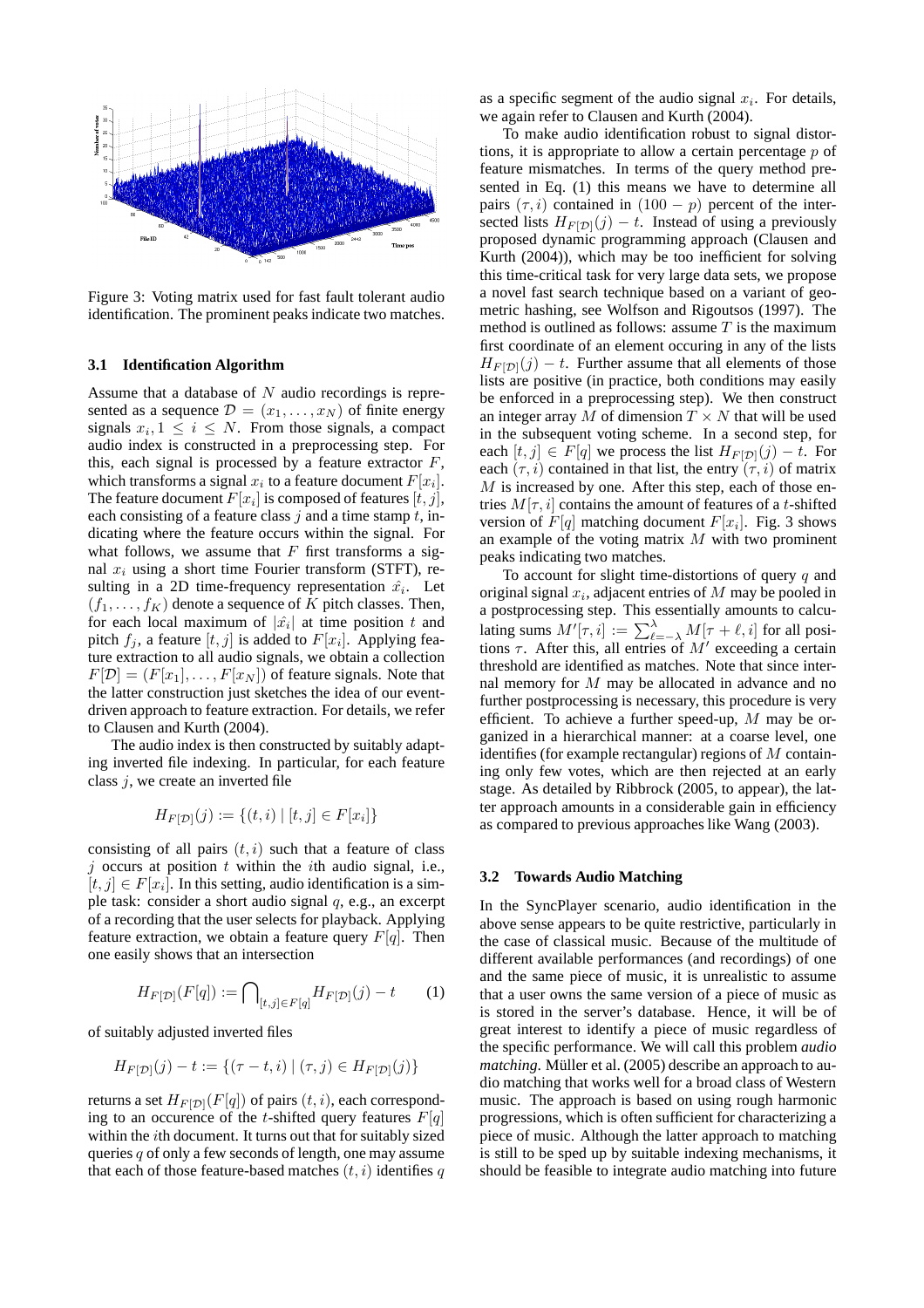

Figure 4: Synchronization of music data in the score (top), audio (center), and MIDI (bottom) data formats representing the same piece of music (first four measures of Etude no. 2, op. 100, F. Burgmüller).

versions of the SyncPlayer framework to achieve independence of the actual performance of a piece of music.

# **4 MUSIC SYNCHRONIZATION**

In our SyncPlayer system, synchronous display of content-related musical data relies on appropriate methods for generating corresponding *synchronization data* in a preprocessing step, which is then stored in the previously described Sync Files. This amounts to linking the respective data (like lyrics or score data) to the actual musical recordings. In the last three years, research has focused on developing first approaches for automatically performing these so called *synchronization* tasks. Important examples include the synchronization of music data in the audio, MIDI and score domain as proposed by Soulez et al. (2003); Hu et al. (2003); Turetsky and Ellis (2003); Müller et al. (2004); Raphael (2004). In this section, we first give a brief introduction to music synchronization and then summarize our method for automatically synchronizing score-to-audio data. Finally, we describe the Sync File Maker plug-in, which was developed for semi-manual synchronization of audio recordings to lyrics data.

### **4.1 Score-to-Audio Synchronization**

In score-to-audio synchronization, we consider the score of a particular piece of music as well as an audio recording of the same piece. Then the synchronization problem may be stated as follows: given a musical onset time in the score representation, determine the corresponding physical onset time within the audio representation. Synchronization of score and audio data is illustrated in the upper part of Fig. 4. Note that score and audio data differ fundamentally in their respective structure and content. On the one hand, the score consists of note parameters such as pitches, note onsets, or note durations, leaving a lot of space for various interpretations concerning, e.g., the tempo, dynamics, or multi-note executions such as trills. On the other hand, the waveform-based audio recording of a particular performance encodes all the information needed to reproduce the acoustic realization—note parameters, however, are not given explicitly.

To synchronize score and audio data, our approach described in Müller et al. (2004) proceeds in two stages: in a first step, semantically meaningful descriptors are extracted from the score and audio data streams making them locally comparable. In short, the audio signal is analyzed using an IIR subband filterbank consisting of one filter for each musical pitch. Subsequent processsing results in one *onset signal* for each of the subbands, where note onsets show up as prominent peaks. Finally, a peak picking step is used to obtain a score-like representation of the audio signal, which consists of one note event  $(p, t, s)$  for each note candidate of strength s detected in subband  $p$  at onset time  $t$ . It is straightforward to convert the score data to a similar format. In a second step, the two data streams are synchronized by minimizing a suitable cost functional using an alignment technique based on dynamic time warping (DTW). Here, the score data is used as a kind of ground truth in that only those note events extracted from the audio signal are considered that have an explicit counterpart in the score data stream.

Symbolic data is frequently stored in the widely used semi-symbolic MIDI format, which, in contrast to score formats is capable of accurately representing onset positions of a particular performance. Fortunately, the latter synchronization techniques may be adapted to the problem of MIDI-to-audio synchronization. The bottom part of Fig. 4 illustrates this type of synchronization.

The score material considered in Müller et al. (2004) was converted to the MIDI format and then synchronized to actual piano performances. To make these results available to our SyncPlayer, we exported the synchronization data to SyncFiles and indexed the audio recordings as described in Section 3.

#### **4.2 Text-to-Audio Synchronization**

Currently, text-to-audio synchronization at the lyrics level still requires manual interaction. To assist this process, our framework provides the Sync File Maker plug-in. Basically, the plug-in allows the user to load a text file containing lyrics data for a selected audio recording. During playback, the user may then specify lyrics positions by pressing keys on his keyboard at the point of their acoustic output. As this process is frequently very difficult due to playback speed and rhythmic complexity of a particular audio recording, we extended the plug-in by integrating a time-scaling functionality. Using a sliding bar, the user may specify an adequate playback speed. The plug-in then outputs a slower version of the original audio recording having the same perceptible pitch (i.e., we use to timescaling to suppress pitching effects). Our time-scaling method is an adapted real-time version of the WSOLAmethod by Verhelst and Roelands (1993), which basically consists of the follwing steps: the original signal is cut into overlapping parts using a sliding window of a timevarying step-size of  $s'_1 \in [s_1 - \delta : s_1 + \delta]$  samples. The resulting signal parts are then used to construct a new signal. To achieve time scaling, adjacent parts are overlapped using a new fixed step size  $s_2$ . In order to obtain an  $s$ times as slow version of the original signal, we choose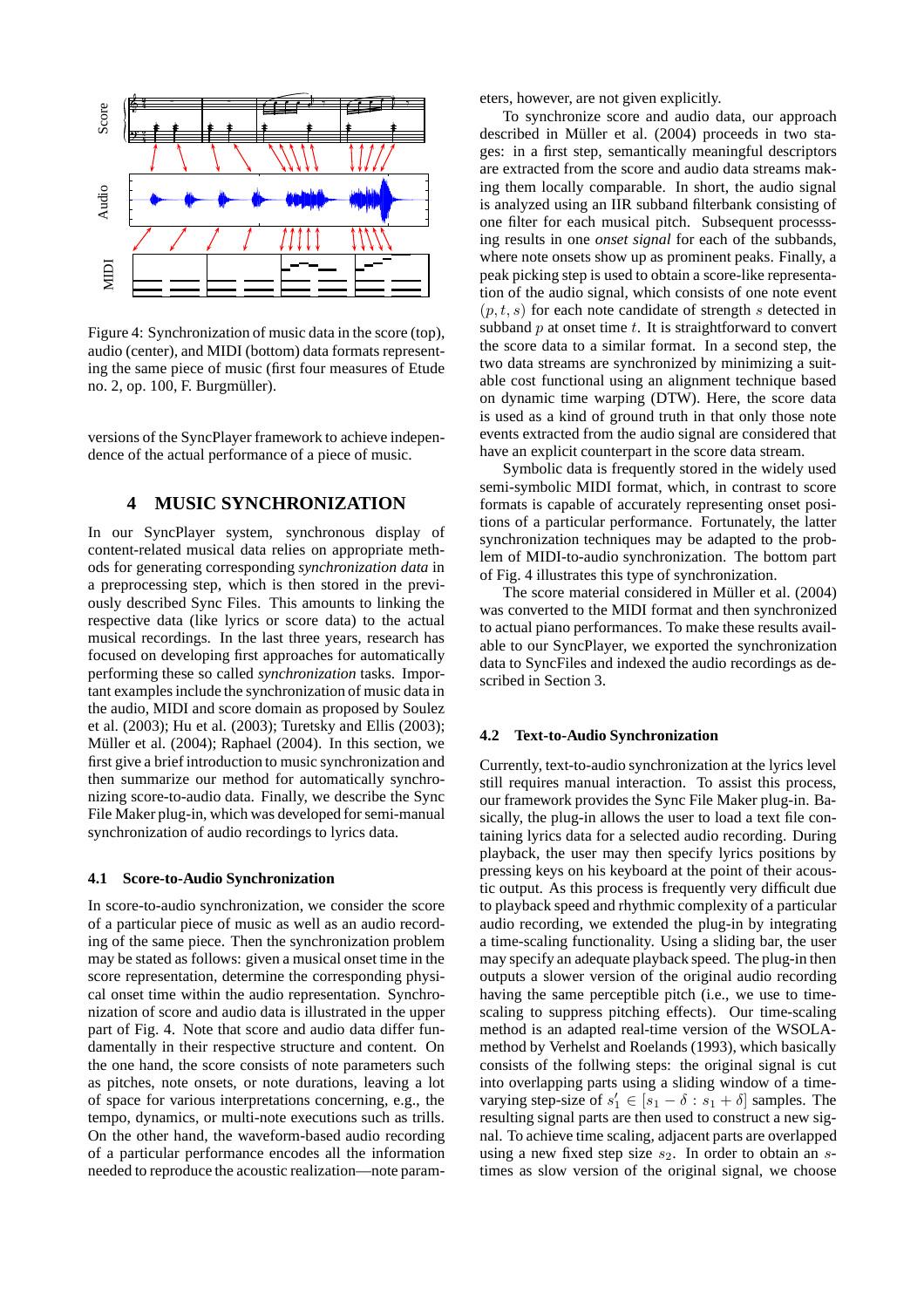$s_2 := s \cdot s_1$ . To suppress audible artifacts, in each step a local autocorrelation between the current signal part and its local neighborhood within the original signal is used to determine the latter "best fitting"  $s'_1$ , i.e., we choose  $s'_1$ to maximize autocorrelation. Using fast convolution, we designed an algorithm for performing this step faster than in real time (Java-based on an 1.6 GHz Intel P4 platform).

Methods for automatically synchronizing music to lyrics data constitute an upcoming field of research. A recent approach by Wang et al. (2004) presents first results for line-level based text-to-audio synchronization.

# **5 QUERY ENGINE**

Many types of content-based retrieval like full-text-, melody-, or score-based retrieval (see Clausen and Kurth (2004)) allow for an exact localization of a given query within a matching document. In the SyncPlayer scenario, it is then possible to provide the user with an adequate presentation of the queries' occurence in the retrieved document. In particular, we may use SyncPlayer's MultiVis module to display any of the matches while synchronously playing back a high-quality audio recording of the matching positions.

As it is quite natural for many non-expert users to formulate queries by specifiy fragments of the lyrics occuring in a song, we integrated a prototypical text-based query engine into the SyncPlayer framework.

Our technique for lyrics retrieval is term-based and also uses inverted files as an index structure. In a preprocessing step, we generate the inverted files from our Sync Files  $S := (S_1, \ldots, S_N)$ : basically, for each term t, the inverted file  $H_S(t)$  contains all pairs  $(p, i)$  such that t occurs as pth lyrics term within Sync File  $S_i$ . Using inverted files, query processing may be performed using the same type of intersection as in Eq. (1): a textual query  $q := (t_1, \ldots, t_k)$ , which is a sequence of words (terms), is then used to calculate the set of all matches

$$
H_{\mathcal{S}}(q) := \bigcap_{j=1}^{k} H_{\mathcal{S}}(t_j) - j.
$$
 (2)

This yields all positions of occurrences of the query  $q$ within the lyrics stored in the Sync Files. To account for typing errors, we preprocess each query term  $t_j$  and determine the set  $T_j$  of all terms in our inverted file dictionary<sup>2</sup> that have a close edit distance to  $t_i$ . Then, instead of only considering the exact spelling  $t_i$  by using  $H<sub>S</sub>(t_i)$  in (2), we consider the union  $\cup_{t\in T_i} H_{\mathcal{S}}(t)$  of occurrences of all terms close to t. To account for word errors like inserted or omitted words, we preprocess all word positions occurring in (2) by a suitable quantization. This amounts to replacing j by  $|j/Q|$  and each element  $(p, i)$  of an inverted file by  $(|pj/Q|, i)$  for a suitably chosen integer Q prior to calculating the intersection  $(Q = 5$  was used in our tests). The latter yields a coarse approximation of the set of all matching positions, which may then be refined in a postprocessing step. There, we compare  $q$  with the exact order of occurrence of all query terms and their actual proximity at the matching position, a process which is very similar to Google's proximity-based ranking.

Figure 5 shows the Lyrics Seeker plug-in for textual queries (right). A query string can be entered at the top, a list of ranked query results is displayed below. Lyrics positions of matched query terms are highlighted. Upon selecting a matching position, the MultiVis plug-in is launched (left) and playback starts at the position of the match. Note that also in this scenario legal reasons require that a user has access to the actual audio recordings, i.e., the recordings have to be stored on the computer running the SyncPlayer client.

To conclude this section we remark that it should be possible to improve lyrics-based retrieval significantly by using some elaborate text retrieval techniques such as stemming, analysis of phrases or thesauri. As a particular adaptation to lyrics-type data, it should moreover be beneficial to consider some more Google-like ranking strategies such as term occurrence at prominent places (such as song title, chorus or hook line).

# **6 CONCLUSIONS AND FUTURE WORK**

The proposed SyncPlayer framework constitutes a powerful tool for accessing music-related contents in that it combines different modalities like acoustic, graphical and textual representations in a synchronous fashion. This becomes possible by suitably integrating elaborate methods from music- and text-based retrieval with signal processing techniques. We would like to stress that the current version only constitutes the next step towards a framework for integrated querying, display, and annotation of musical content. There are various interesting directions for extending the proposed SyncPlayer framework as well as the plug-in modules in future work:

- Extension of the query engine to support melody- or general polyphonic score-based queries. For this we plan to integrate our own retrieval algorithms in the respective fields, see Clausen and Kurth (2004).
- Adaptation of audio matching techniques developed by Müller et al.  $(2005)$  to allow for versionindependent audio identification,
- Extension and integration of more elaborate algorithms for automatic synchronization of music and lyrics to audio recordings.
- Improvement of the Lyrics Seeker plug-in to incorporate advanced ranking mechanisms and concepts for fault tolerant queries.
- Support text-based *browsing* functionality with synchronous playback.

For using SyncPlayer in commercial or at least "rights-critical" scenario, it would moreover be beneficial to incorporate some kind of digital rights management. Thus it could be possible to allow for streaming audio recordings in a client-server setting. This is of particular interest in retrieval scenarios, where a user generally wants to listen to his query results.

<sup>&</sup>lt;sup>2</sup>i.e., the set of all terms with an existing inverted file